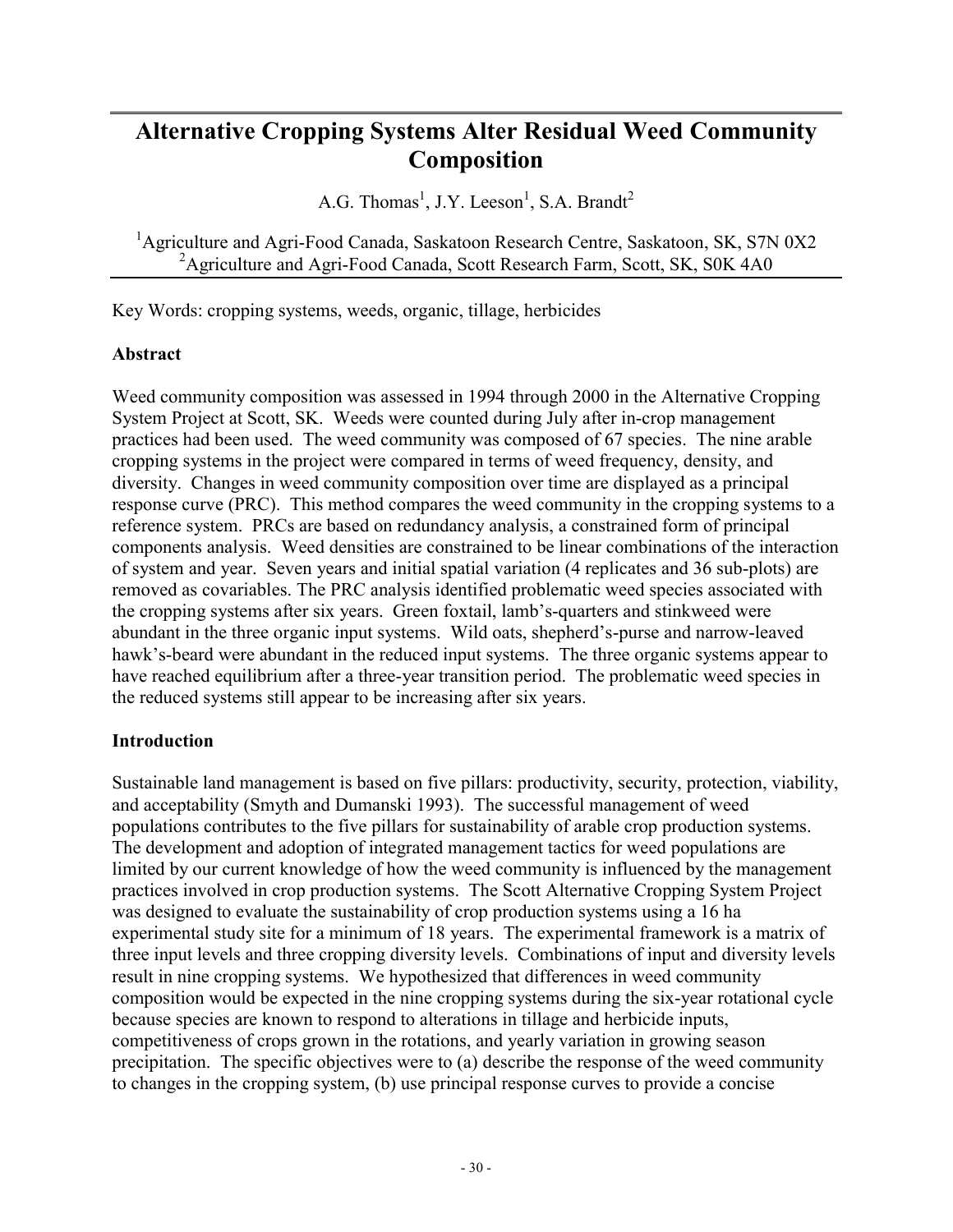summary of the temporal dynamics of the weed community in the nine cropping systems, and (c) examine the temporal dynamics of individual species in the nine cropping systems.

### *Cropping Systems*

The low diversity rotation (LOW) is a traditional rotation of fallow-wheat-wheat-fallow-canolawheat. The organic input level uses green manure fallow, the reduced input level has one green manure fallow and one chemical fallow, and the high input level has tillage fallow. The diversified annual grains rotation (DAG) has a diversity of cereal, oilseed and pulse grains. The reduced and high input systems follow the same rotation (canola-fall rye-pea-barley-flax-wheat), while the organic input system incorporates green manure fallow for nitrogen fixation (green manure fallow-wheat-pea-barley-green manure fallow-canola). The diversified annual and perennial rotation (DAP) mixes grains and perennials (canola-wheat-barley-oat under seeded to brome alfalfa-brome alfalfa-brome alfalfa).

Differences in weed management strategies for the three input levels are summarized in Fig. 1. Tillage operations are presented as average values per plot per year. Mounted tine harrows and trailed rod were not counted as separate tillage operations. Seeding and fertilizer banding were not included as tillage operations. Herbicide applications are presented as average values per plot per year. Tank-mixed herbicides were considered one application. The annual input intensity per plot per year is the sum of the tillage operations and the herbicide applications. Only tillage was used for weed management in organic systems (ORG), whereas herbicides were used almost exclusively in the reduced systems (RED). Both tillage and herbicides were used for weed management in high input systems (HIGH). Annual input intensity was highest in the LOW crop diversity systems and lowest in the DAP system.



**Figure 1.** Number of herbicide applications and tillage operations per plot per year.

Details of the study and treatment structure (Ulrich et al. 2001), crop productivity (Brandt et al. 2001) and economics (Zentner et al. 2001) have been summarized in other papers in these proceedings.

## **Methods**

The residual weeds remaining in the plots after in-crop treatment were counted each year from 1994 to 2000. 1994 was the site characterization year in which the entire site was seeded to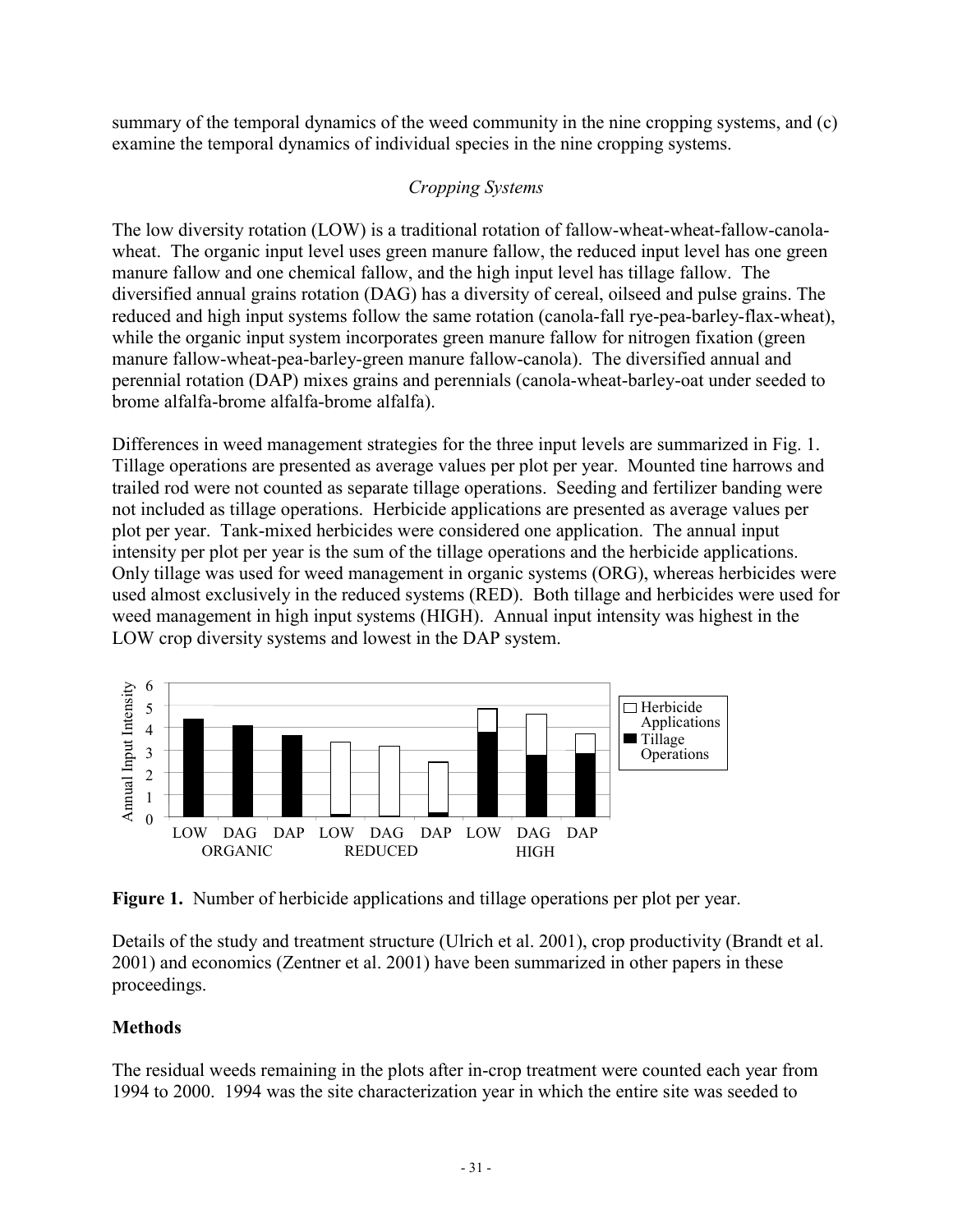barley and treated uniformly. Each year, the weeds were identified and counted in twenty 0.5 m by 0.5 m quadrats in each of the 216 plots. Five quadrats were placed randomly within each quarter of the plot.

Frequency profiles were prepared for 1994 and 2000 to illustrate the change in the overall weed community at the site. The percentage of the 216 plots in which the 20 most frequently occurring weeds were present is displayed. Graphs were also prepared to show the change in total weed density, species richness (number of different species per plot) and density of a few selected species in each of the systems over time.

The direction of change of the weed communities in each of the nine treatments is compared using principal response curves (Van den Brink and ter Braak 1997) created using the program CANOCO (ter Braak and Smilauer 1998). This variation on traditional multivariate ordination techniques allows a clear representation of change due to cropping system over time by removing variation due to year and initial spatial factors. Principal response curves are based on redundancy analysis, a constrained form of principal components analysis. In this type of multivariate technique, weed species densities are constrained to be linear combinations of the interaction of system and year. The log abundance of all 48 species that occurred in more than one plot per year are included in the analysis. Year is removed as a covariable. Also, sub-plot is removed as a covariable to remove any initial spatial variation. The interactions between year and the high input low diversity rotation are not included as constraints in the analysis, allowing this system to be used as a reference point. Therefore, change in weed communities in each system is compared against the change observed in the high input low diversity rotation. Monte Carlo permutation tests were carried out to test whether the axes explained more variance than expected. Permutations of treatments were restricted to replicate block to account for the original experimental structure.

A principal response curve is a graph of canonical coefficients for one axis of the redundancy analysis versus time. Alone, this graph indicates the relative difference in the weed community associated with each system as compared to the reference system. The species scores, presented to the right of the principal response curve, enable the reader to determine the relative influence of each species on the principal response curve. Species with the highest absolute values have the largest influence on the trends illustrated in the principal response curve. Species with absolute values less than one are not included on the diagrams in this paper. The log-difference between the weed densities in the control and each system in each year can be determined for each species by multiplying the species score by the desired canonical coefficient.

### **Results and Discussion**

The 1994 frequency profile of weed community composition is dominated by wild oats, wild buckwheat, and lamb's-quarters (Fig. 2). These species occurred in more than 50% of the plots. The profile also contained four perennial species and three volunteer crops. In 2000, the number of weeds occurring in more than 50% of the plots had increased to seven species (Fig. 3). Lamb's-quarters, wild buckwheat, stinkweed, and green foxtail had higher frequencies in 2000 and were the dominant species in the profile. Wild oats occurred at the same frequency as in 1994. The frequency of winter annuals, such as shepherd's-purse, narrow-leaved hawk's-beard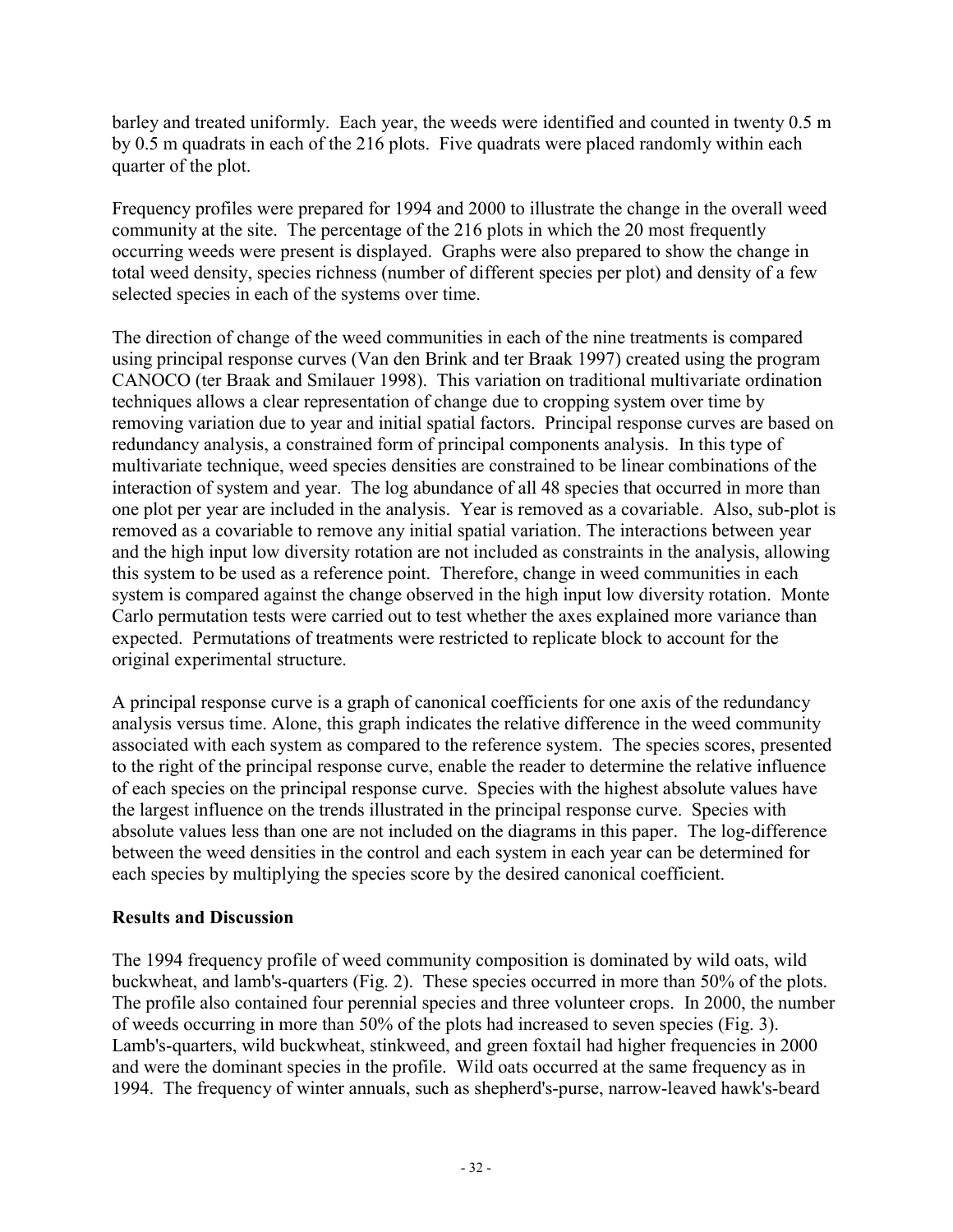and flixweed, had also increased. The diversified crop rotations contributed six volunteer species to the 20 most frequent species. Dandelion was the only perennial species in the 2000 profile.



**Figure 2.** Residual weed frequency in alternative cropping systems study in 1994.



**Figure 3.** Residual weed frequency in alternative cropping systems study in 2000.

Residual weed densities were very low in the site characterization year (Fig. 4). In general, weed densities increased from 1994 to 1997 in all nine systems, decreased until 1999 and then increased greatly in 2000. This pattern of high and low densities on the site is correlated with the amount of precipitation received in July and August of the previous year (Fig. 5). Normal or above-normal precipitation increased seed production and increased the size of the weed seedbank in the soil. Drier than normal conditions in July and August may result in a reduction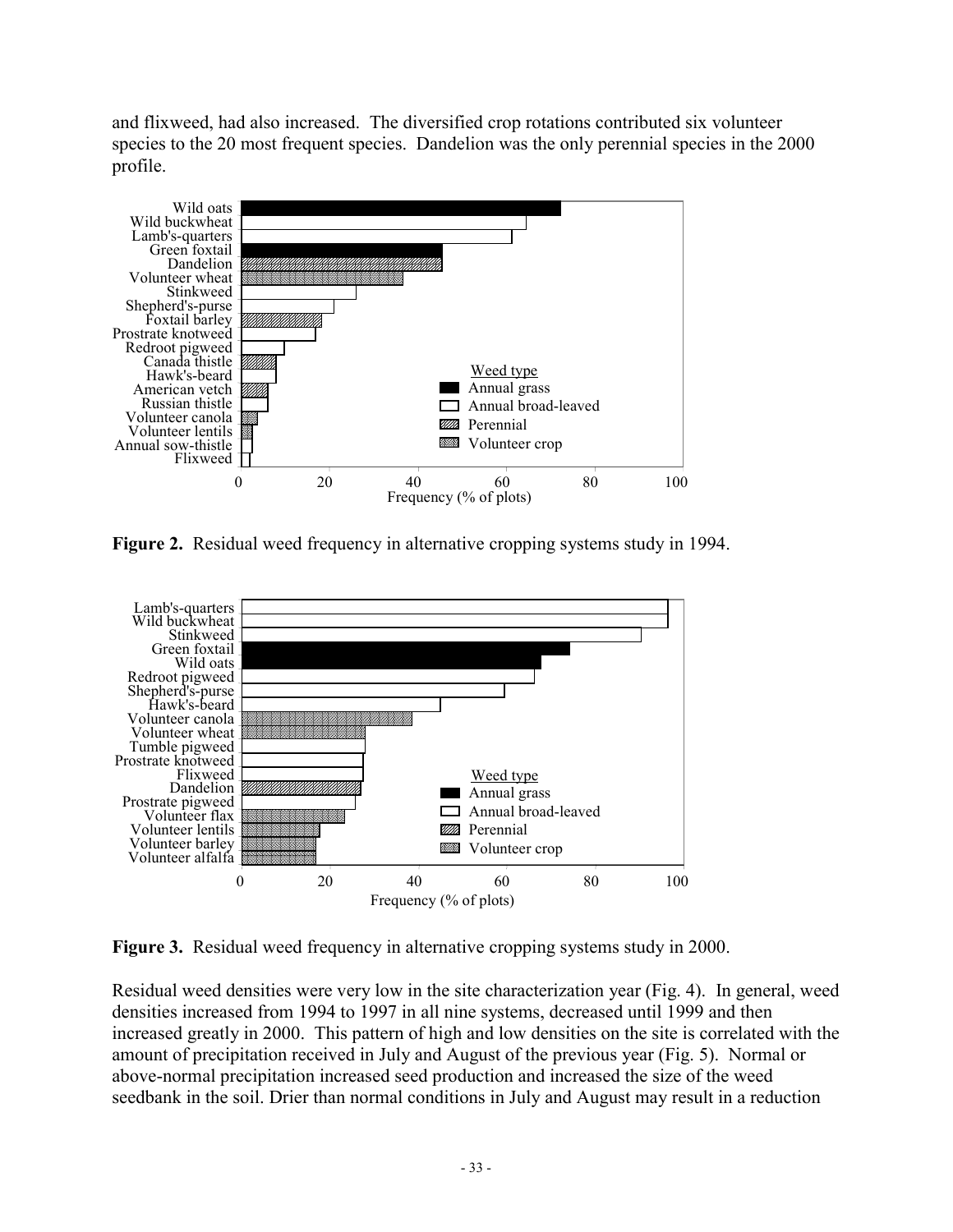of weed seed production and fewer seedlings are recruited the following year. If precipitation in June is higher than normal in the next growing season, many seedlings are recruited from the seedbank and controlled by in-crop weed management. The lowest densities were recorded in the high input system with low cropping diversity and the highest weed density in the three organic input systems. Weed diversity was approximately five species per plot at the beginning of the study and increased to ten per plot in 2000 (Fig. 6). The three high input systems tended to have the least number of species per plot.



from 1994 to 2000. from 1994 to 2000.

**alternative cropping systems** and August at Scott Research Farm



**Figure 6.** Weed species richness in nine alternative cropping systems from 1994 to 2000.

The multivariate analysis based on RDA explained 41.7% of the variance in the weed community data set. Assessment date (year) and the weed distribution patterns (spatial) accounted for 33.0% and 49.1% of the total explained variance respectively. The treatment structure (systems) accounted for the remainder of the explained variance. Two of the 56 axes were significant and explained 10.3 % of the variance.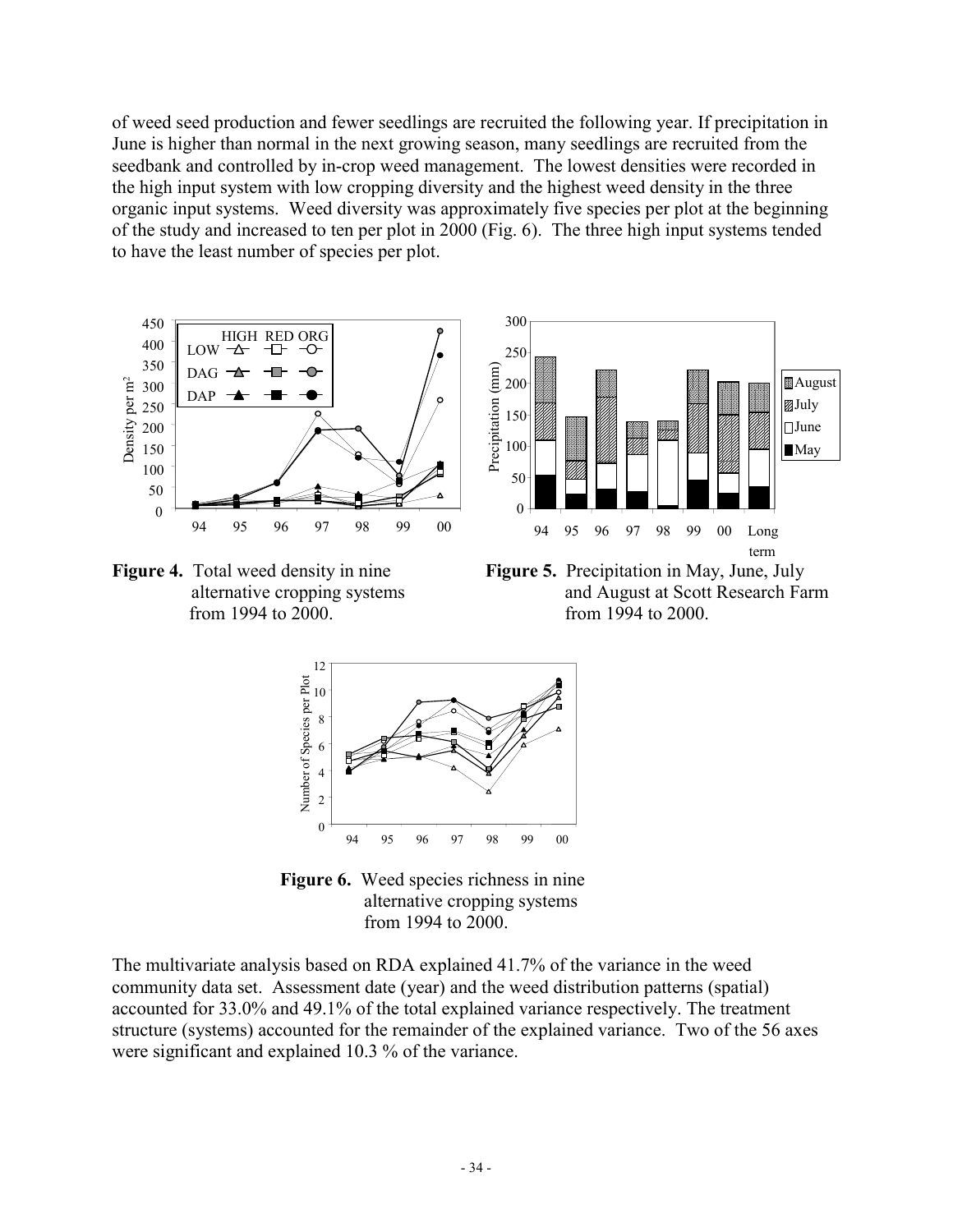Changes in treatment effects through time are clearly shown in the PRC diagrams for axis 1 (Fig. 7) and axis 2 (Fig. 8). The response curve for the reference treatment coincides with the horizontal axis. The PRC diagram for the first axis shows that species composition was similar at the start of the study but changed when the management practices for each system were applied (Fig 7). The largest relative differences in the weed community were found between the reference treatment and the three organic systems and these differences persisted throughout the six years. The curves for the organic systems suggest that the relative differences peaked in 1997 and then remained more or less constant for the next three years of the study. The weed community in the high and reduced input systems closely resembled the reference system.



**Figure 7.** Principal response curve for first axis indicating the effects of alternative cropping system on weed community over time. This axis accounts for 44% of the treatment variance  $(P > 0.001)$ .



**Figure 8.** Principal response curve for second axis indicating the effects of alternative cropping system on weed community over time. This axis accounts for 13% of the treatment variance  $(P > 0.001)$ .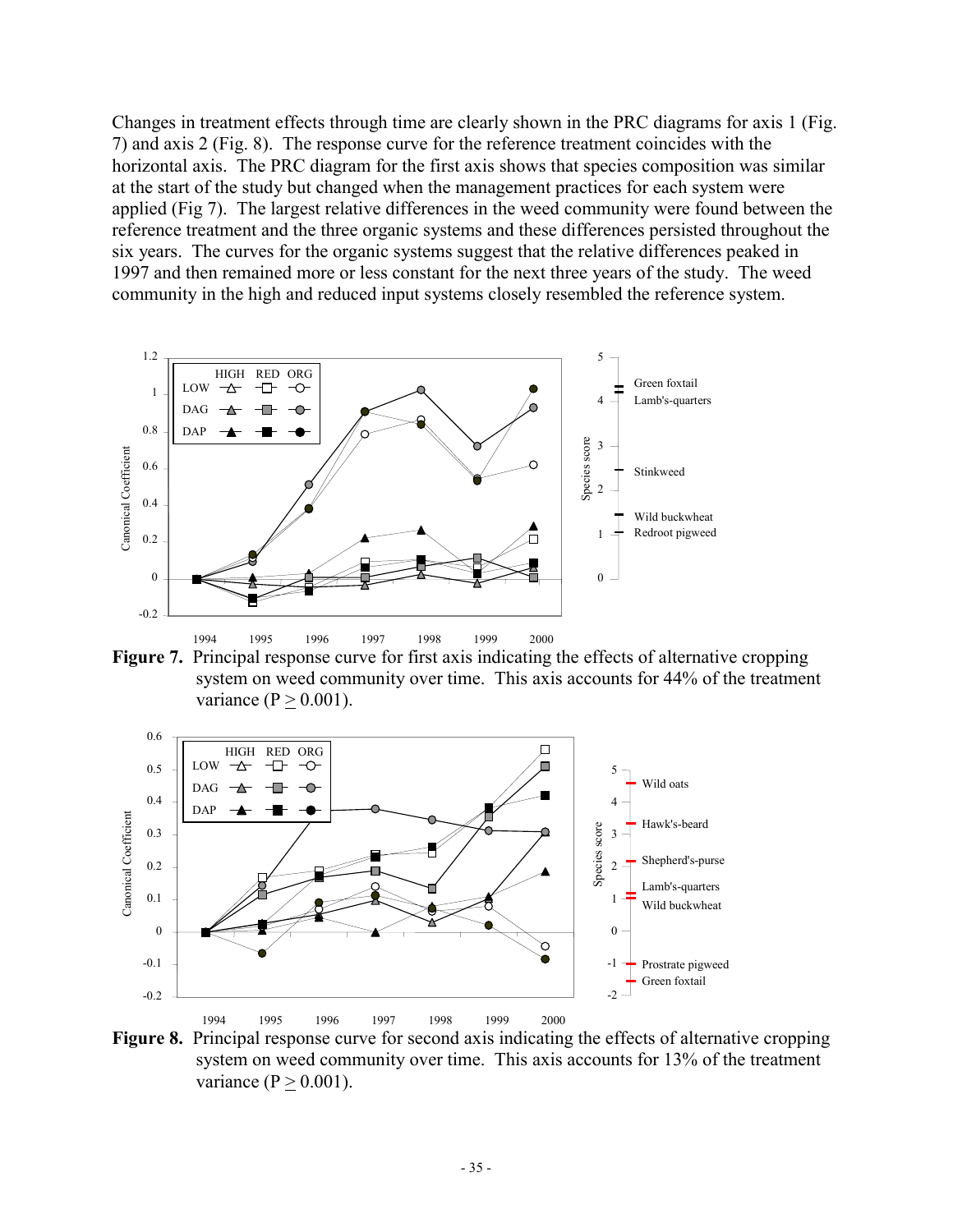Weights for species indicate the likelihood that a weed follows the fitted response of the whole community as displayed in a PRC diagram. A positive weight indicates a response pattern consistent with that displayed in the diagram for the overall community and a negative weight indicates an opposite response. The high positive species weights for green foxtail, lamb'squarters, and stinkweed indicate that the relative contribution of these species to the observed pattern in the weed community is large (Fig. 7). The density of these species is higher from 1997 to 2000 than in the first and second year of the rotation. The density patterns for green foxtail and lamb's-quarters were similar with a drop in density in 1999 whereas stinkweed density dropped in 1998 (Fig. 9). The density patterns for wild buckwheat and redroot pigweed were similar to the previous three species but densities were  $\leq 10$  plants m<sup>-2</sup> (data not shown).

The PRC diagram for the second axis shows a different and more complex response of the weed community over time than did the diagram for the first axis (Fig. 8). The consistent trend identified across the first six years is a pattern of increasing differences between the reference system and the three reduced input systems. The species that are increasing in the reduced input system also initially increased in the organic systems, peaking in 1997. After 1997, in the LOW and DAP organic systems, these species decreased to moderate levels; however, in the organic DAG systems the high populations were maintained. The most important species on this axis is wild oats. The densities of this species in the reduced and organic systems follow the trends indicated by the second PRC (Fig. 9). Narrow-leaved hawk's-beard densities contributed to the pattern in the reduced input systems observed on the second PRC. Narrow-leaved hawk's-beard densities increased in the reduced input DAP system until a peak in 1999. In 2000, the narrowleaved hawk's-beard population in this system decreased to a level similar to that observed in 1997. Narrow-leaved hawk's-beard densities began to increase in the other reduced systems in 1999 and continued to increase in 2000. Change in shepherd's-purse densities did not occur in any systems until 1999 with further increases in 2000. The largest change was observed in the reduced DAP system, but this species increased in all reduced systems. This species increased in the high input DAP and DAG systems, and may be partially responsible for the recent differences between these systems and the reference system illustrated on the second PRC. The increase in shepherd's-purse in the organic DAP system does not appear to be reflected on the PRC. The relatively small increase in the density of shepherd's-purse is not as important to this system as the large increase in green foxtail in 2000.

### **Summary**

The PRC analysis identified problematic weed species associated with the cropping systems after six years. Green foxtail, lamb's-quarters and stinkweed were abundant in the three organic input systems. Wild oats, shepherd's-purse and narrow-leaved hawk's-beard were abundant in the reduced input systems. The three organic systems appear to have reached equilibrium after a three-year transition period. The problematic weed species in the reduced systems still appear to be increasing after six years. The research shows the value of assessing weed densities annually and the need to continue weed assessments for the next six-year cycle.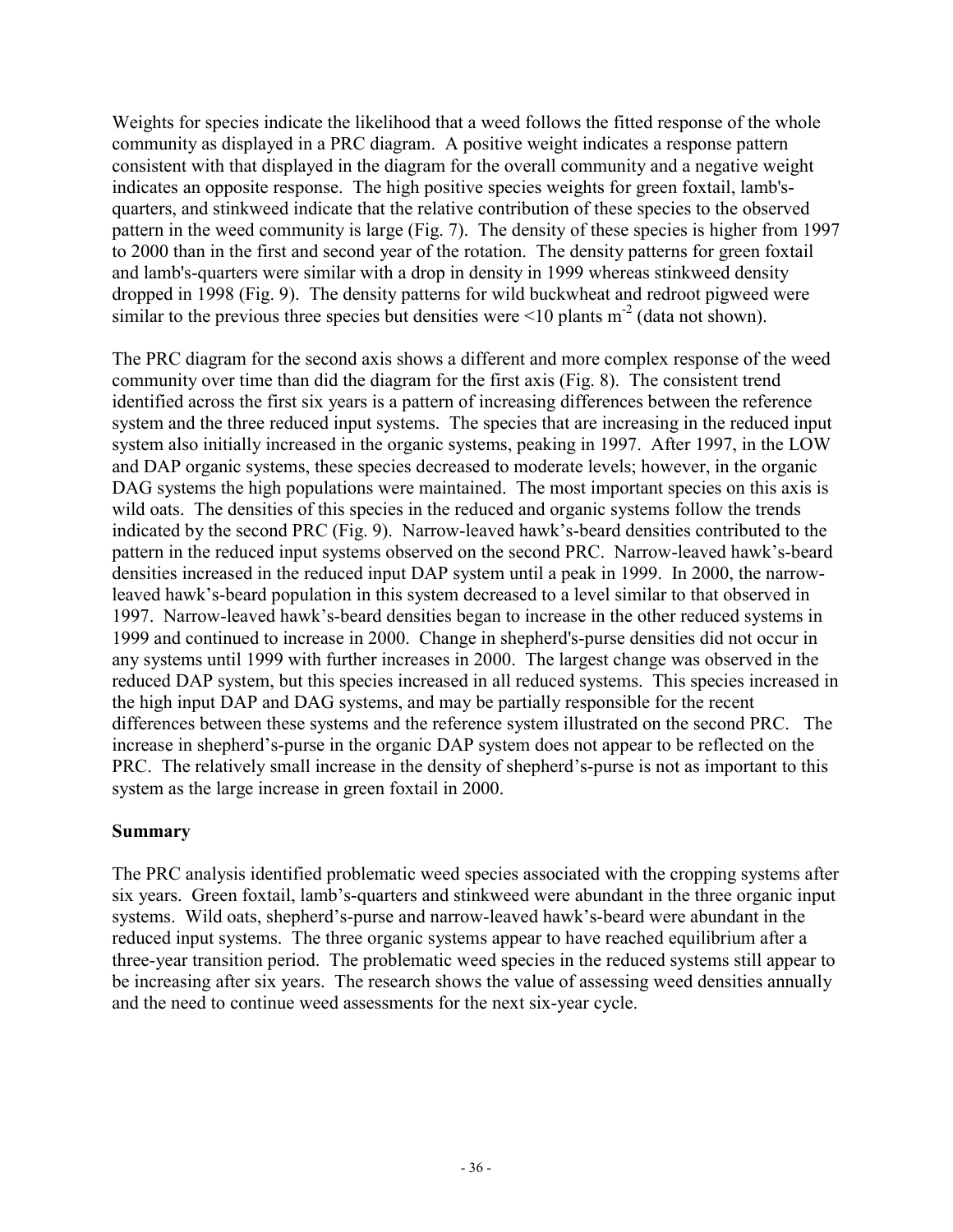

**Figure 9.** Weed density for green foxtail, lamb's-quarters, stinkweed, wild oat, narrow-leaved hawk's-beard, and shepherd's-purse in nine alternative cropping systems from 1994 to 2000. Systems symbols are the same as Fig. 8.